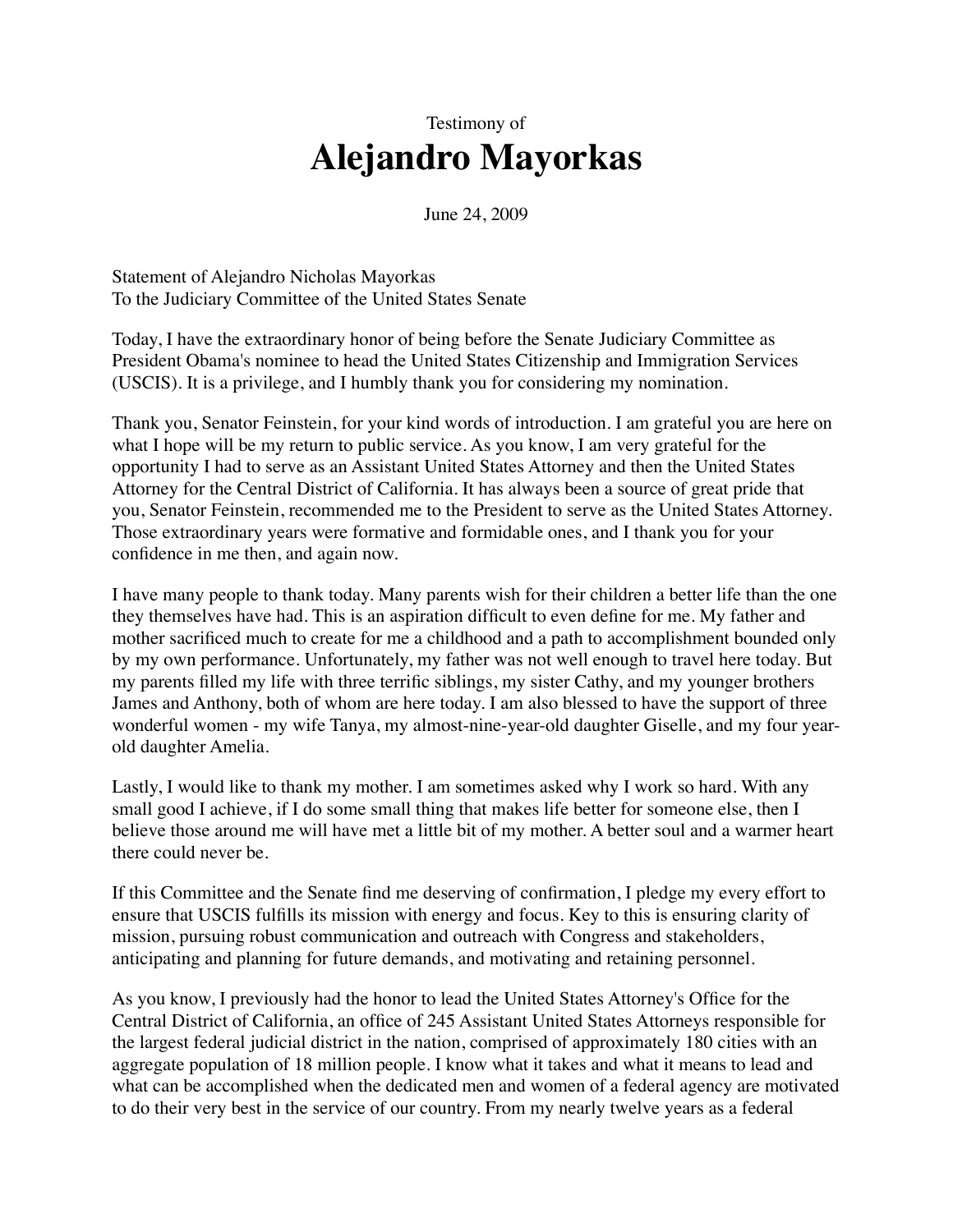prosecutor, I learned what it means to enforce the law and to do so in furtherance of our national security and the public safety.

If I am confirmed I will conduct an overall review of the Agency. As a nominee, I have had an opportunity to engage with officials in USCIS and to begin, in my own mind, the task of outlining priorities.

First, clarity of mission is critical in enhancing the public profile of the Agency and instilling public confidence in the secure, fair, and effective administration of our nation's immigration laws. I am committed to ensuring USCIS delivers high-quality customer service to those who are eligible to receive benefits. Protecting our national security and public safety is a critical component of the USCIS mission, not an after-thought. This means we must continue to strive to improve the Agency's fraud prevention and detection operations, increase collaboration with US Immigration & Customs Enforcement (ICE) and other law enforcement agencies to respond to fraud, and improve the efficiency and accuracy of the E-Verify system.

Second, I believe it is critical to enhance transparency and improve the flow of information from the Agency to Congress and the appropriate stakeholders to ensure those concerned about particular issues understand USCIS actions and are able to enact effective immigration regulations and laws. I hope to build an effective relationship with this Committee, both members and your staffs, and to understand your priorities. I know this confirmation process is just the start. I also hope that, if I am confirmed and after I have completed an Agency review, you will be willing to hear from me about the needs of USCIS.

Third, we must always look to the future. It is critical to position USCIS to meet current and future immigration demands. To this end, we must ensure the successful progress and implementation of Business Transformation, increase the efficiency of domestic and international operations, and improve detection and prevention of system abuse.

Fourth, developing a motivated workforce is important to ensure high-quality service and retaining such a workforce is always a challenge. If I am confirmed, I commit to doing my very best to review the needs of the USCIS workforce and to implement programs and policies that serve to motivate and retain employees.

As one who was granted citizenship through the beneficence of our government and by virtue of my family's journey to this country, I understand deeply the gravity as well as the nobility of the mission to administer our immigration laws efficiently and with fairness, honesty, and integrity. The most important responsibility of USCIS is its authority to bestow citizenship. As a naturalized citizen, I have a deep understanding and appreciation of this mission.

My parents, sister, and I were once refugees. In 1960, we fled Cuba. My father lost the country of his birth, and my mother, for the second time in her young life, was forced to flee a country she considered home. But our flight to security gave us the gift of this wonderful new homeland. I know how very fortunate I am.

I am honored to be before you today. I am deeply humbled the President nominated me to be the Director of the United States Citizenship and Immigration Services. Thank you for your